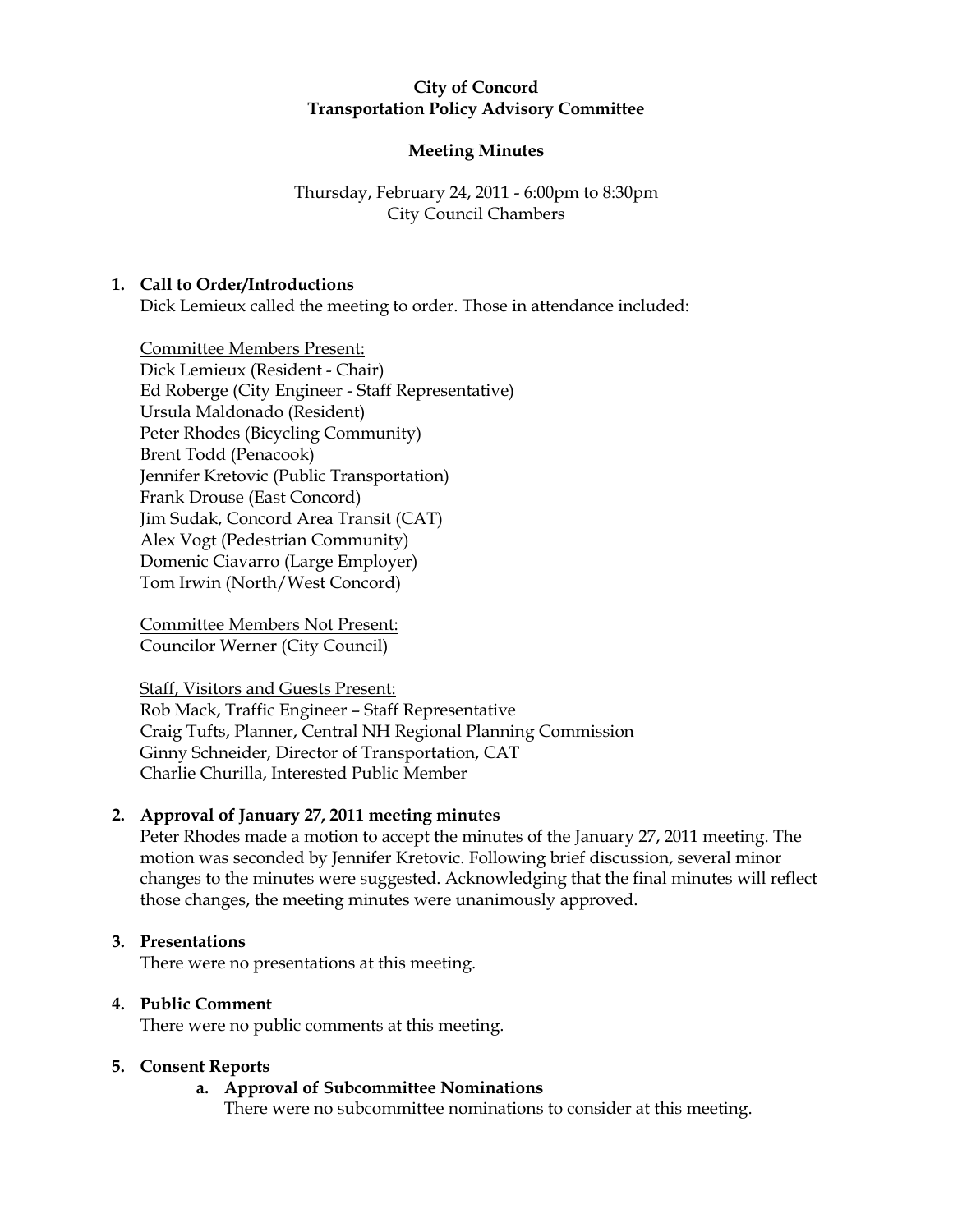#### **b. Approval of Subcommittee Minutes (Pedestrian, Bicycle, Public Transportation, Traffic Operations)**  The Committee unanimously approved the meeting minutes of the Pedestrian,

Bicycle, Public Transportation, and Traffic Operations Committee meetings.

## **6. TPAC Referrals from City Council, Staff and Chair**

**a. Petition from residents of Horseshoe Pond Place to install a snow shelter at the bus and trolley stop and maintain the sidewalk to North State Street** *(City Council: 2/2011)*

Ed Roberge introduced the referral made to City Council and read the petition aloud. The request asks that City staff maintain the sidewalk that connects Horseshoe Pond Lane to Commercial Street as a priority as well as requests that the CAT bus stop nearest the Horseshoe Pond Place be cleared of snow and that a bus shelter be located on the site.

With respect to the sidewalk, Craig Tufts indicated that he uses the section of sidewalk from Horseshoe Pond Lane to Commercial Street regularly and noted that in most cases it has been plowed but that following recent back-to-back snow storms, the sidewalk had become quite icy following rain.

Jim Sudak reported that Horseshoe Pond Place had been in contact with CAT and indicated that CAT will visit the site to see if a bus can actually access the site and pick-up residents at their front door. If that can be accomplished, the residents agree that this would be a better solution to installing a bus shelter. Ginny Schneider indicated that CAT has been in discussions with the Marriott Hotel and Convention Center to install a bus shelter along Commercial Street or Constitution Avenue. Discussions are ongoing.

Following lengthy discussion, TPAC generally concurred that the section of sidewalk connecting Horseshoe Pond Lane to Commercial Street is a unique transportation corridor and that priority winter maintenance should be considered. Ed Roberge noted that staff will discuss current maintenance practices with General Services and report back. Jim Sudak indicated that CAT will review the site in the coming weekend to determine if in fact a bus can fit on site for pick-up/drop-off. Ed Roberge indicated that this item will be deferred to the March meeting and that a draft report to Council will be prepared.

# **7. Status report on subcommittees**

# **a. Pedestrian Committee, Alex Vogt**

Alex Vogt reported that the Pedestrian Committee did not meet in February but that he attended a recent Green Commute Week planning meeting. The next Green Commute Week planning meeting is scheduled for March 1st at the Central NH Regional Planning Commission (CNHRPC) offices on Commercial Street.

### **b. Bike Committee, Peter Rhodes**

Peter Rhodes reported that the Bike Committee met in February and focused much of its time on the public presentations for the Bike Master Plan and the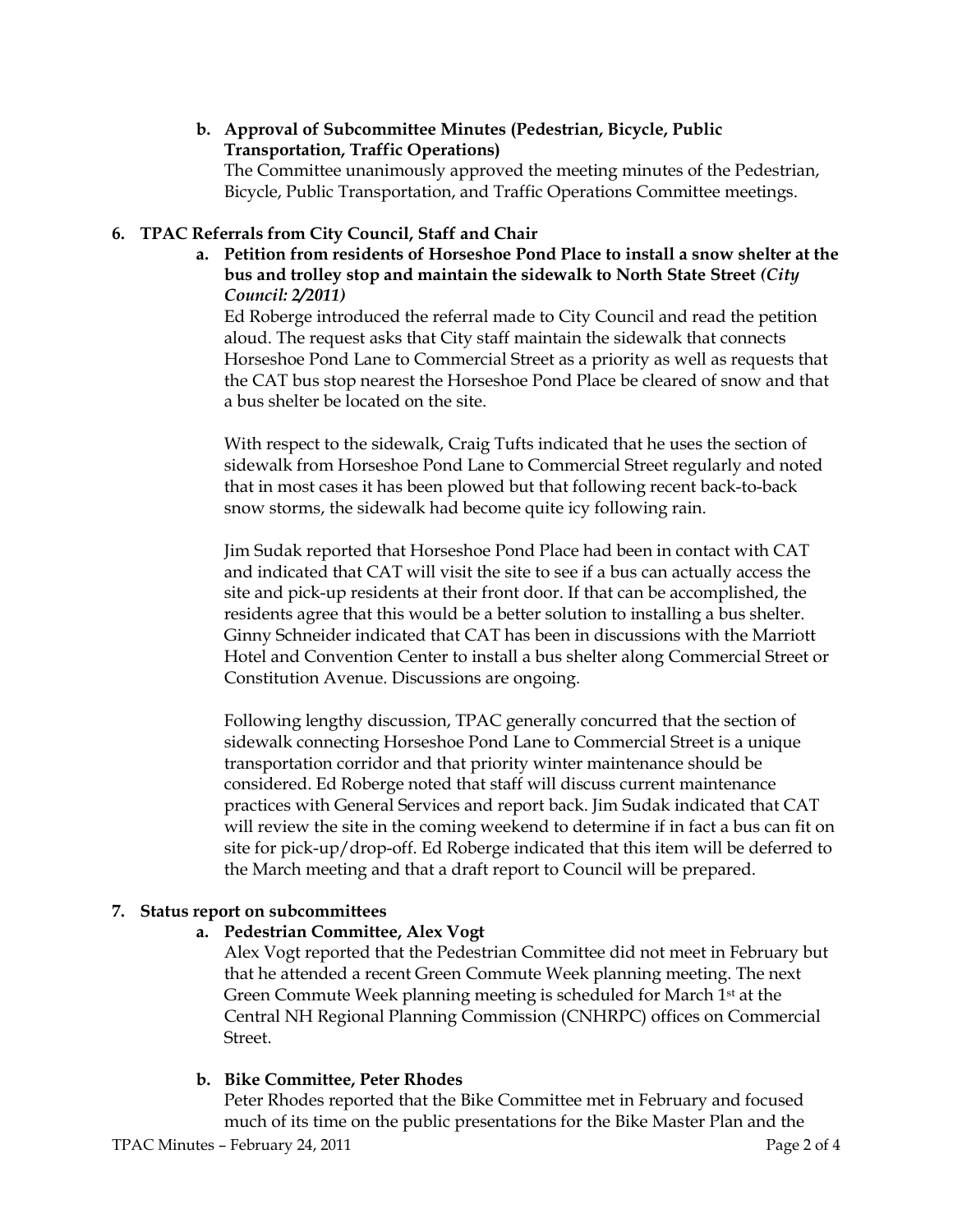Merrimack River Greenway Trail (MRGT) project.

The Bike Committee and the project team presented both plans to the Concord Planning Board on February 23rd which seemed to be well received. The Planning Board will decide to accept and adopt the report at its March meeting. The Bike Committee is scheduled to present the Bike Master Plan and the MRGT project to City Council at its March 14th meeting.

Peter Rhodes reported that the committee hosted its final public meeting on the Bike Master Plan on February 8th and although lightly attended, the meeting was positive and unanimously supported.

## **c. Public Transit Committee, Jennifer Kretovic**

Jennifer Kretovic reported that the Public Transit Committee (PTC) is preparing the Concord Area Transit (CAT) 2nd Quarter Report to City Council. The report should be compiled by March for TPAC approval and submittal to City Council in April.

Jennifer Kretovic reminded that committee that the PTC will be hosting their April meeting during the day at St. Paul's Church on Centre Street on April 14th from 3:00 to 5:00 PM. The intent is to get participation from those that rely on bus transportation during the day.

The PTC prepared a letter to NHDOT in support of ARRA funded bus shelters. The project is intended to locate bus shelters at critical bus stops throughout the community. As with previous recommendations of support, the PTC is seeking approval by TPAC. Ursula Maldonado made a motion to approve the report which was seconded by Domenic Ciavarro. Following brief discussion, the motion was unanimously approved. The letter will be finalized and forwarded to NHDOT.

Jennifer Kretovic concluded her report by indicating that the PTC has been working closely with CAT as they prepare to submit their FY2012/FY2013 grant application to NHDOT. The application is due by March 1 and will outline the upcoming annual program.

### **d. Traffic Operations Committee, Rob Mack**

Rob Mack reported that the Traffic Operations Committee (TOC) met in February and continued discussions on the bus pick-up/drop-off flashing conditions at Concord High School. The TOC reviewed a number of options and concluded that it is likely best to consolidate drop-off and pick-up along Westbourne Road. Engineering and CHS staff will coordinate a site test with fulltime no passing flashing during afternoon pick-up to determine impacts are neighborhood traffic. The test will likely be scheduled in March following the February vacation.

### **8. TPAC Policy Objectives/Programs/Initiatives**

#### **a. City-wide Speed and Pavement Marking Policy Update** Although nothing specific to report on the development of policies related to